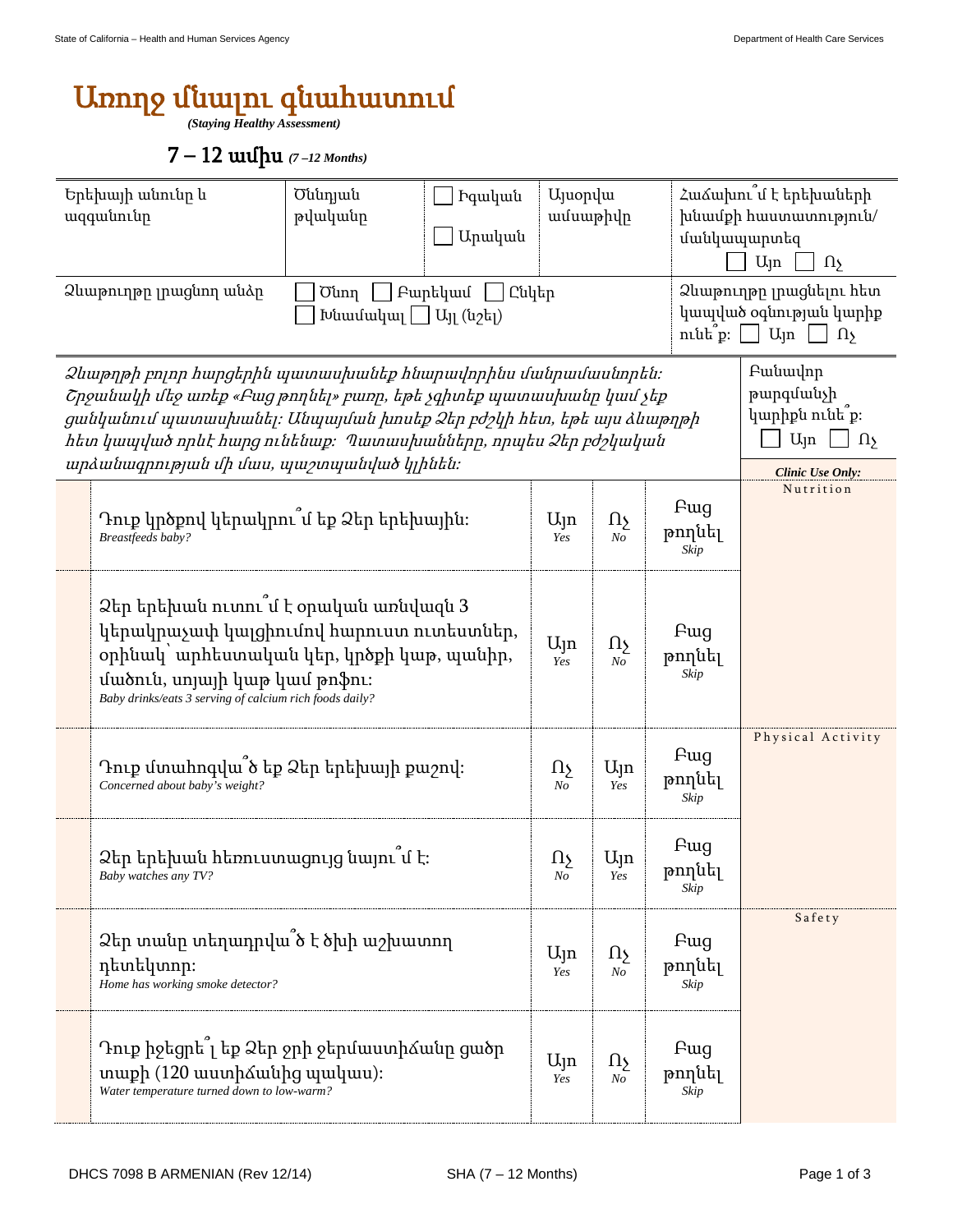| 7  | Եթե Ձեր տունը մեկ հարկից ավելի է, Դուք ունե՞ք<br>անվտանգության պաշտպանիչներ<br>պատուհանների և դարպասներ<br>աստիձանավանդակի վրա։<br>Safety guards on windows and gates for stairs in multi-level home? | $U_{\parallel}$ n<br>Yes | Ωչ<br>No                 | Fwg<br>թողնել<br>Skip |
|----|-------------------------------------------------------------------------------------------------------------------------------------------------------------------------------------------------------|--------------------------|--------------------------|-----------------------|
| 8  | Ձեր տանը մաքրող նյութերը, դեղորայքը և<br>լուցկին կողպված տեղու՞մ են պահվում։<br>Cleaning supplies, medicines, and matches locked away?                                                                | $U_{\parallel}$ n<br>Yes | Ωş<br>No                 | Fwg<br>թողնել<br>Skip |
| 9  | Ձեր տանը` հեռախոսի մոտ փակցվա՞ծ է<br>Տոքսիկոլոգիական կենտրոոնի<br>htnuhnuuhuuunn (800-222-1222):<br>Home has phone # of Poison Control Center posted by phone?                                        | $U_{\parallel}$ n<br>Yes | Ωş<br>No                 | Fwg<br>թողնել<br>Skip |
| 10 | Դուք մի՞շտ եք պառկեցնում Ձեր երեխային մեջքի<br>վրա քնելու։<br>Always puts baby to sleep on her/his back?                                                                                              | $U_{\parallel}$ n<br>Yes | Пy<br>$N_{O}$            | Fwg<br>թողնել<br>Skip |
| 11 | Դուք միշտ մնու՞մ եք Ձեր երեխայի հետ, երբ նա<br>$\mu$<br>Always stays with baby when in the bathtub?                                                                                                   | $U_{\parallel}$ n<br>Yes | Ωş<br>No                 | Fwg<br>թողնել<br>Skip |
| 12 | Դուք մի՞շտ եք դնում Ձեր երեխային հետև նայող<br>ավտոմեքենայի մանկական նստատեղի մեջ<br>հետևի նստատեղին։<br>Always places baby in a rear facing car seat in the back seat?                               |                          | Ωу<br>No                 | Fwg<br>թողնել<br>Skip |
| 13 | Ավտոմեքենայի մանկական նստատեղը, որը<br>Դուք օգտագործում եք, համապատասխանու՞մ է<br>Ձեր երեխայի տարիքին և չափսին։<br>Car seat used is correct size for age and size of baby?                            | Ujn<br>Yes               | 1l5<br>No                | Fwg<br>թողնել<br>Skip |
| 14 | Ձեր երեխան անցկացնու՞մ է ժամանակ<br>լողավազանի, գետի կամ լձի մոտ։<br>Baby spends time near a swimming pool, river, or lake?                                                                           | 118<br>No                | $U_{\text{1}}$<br>Yes    | Fwg<br>թողնել<br>Skip |
| 15 | Ձեր երեխան ժամանակ անցկացնու՞մ է մի տան<br>մեջ, որտեղ հրացան է պահվում։<br>Baby spends time in a home where a gun is kept?                                                                            | 115<br>No                | $U_{\parallel}$ n<br>Yes | Fwg<br>թողնել<br>Skip |